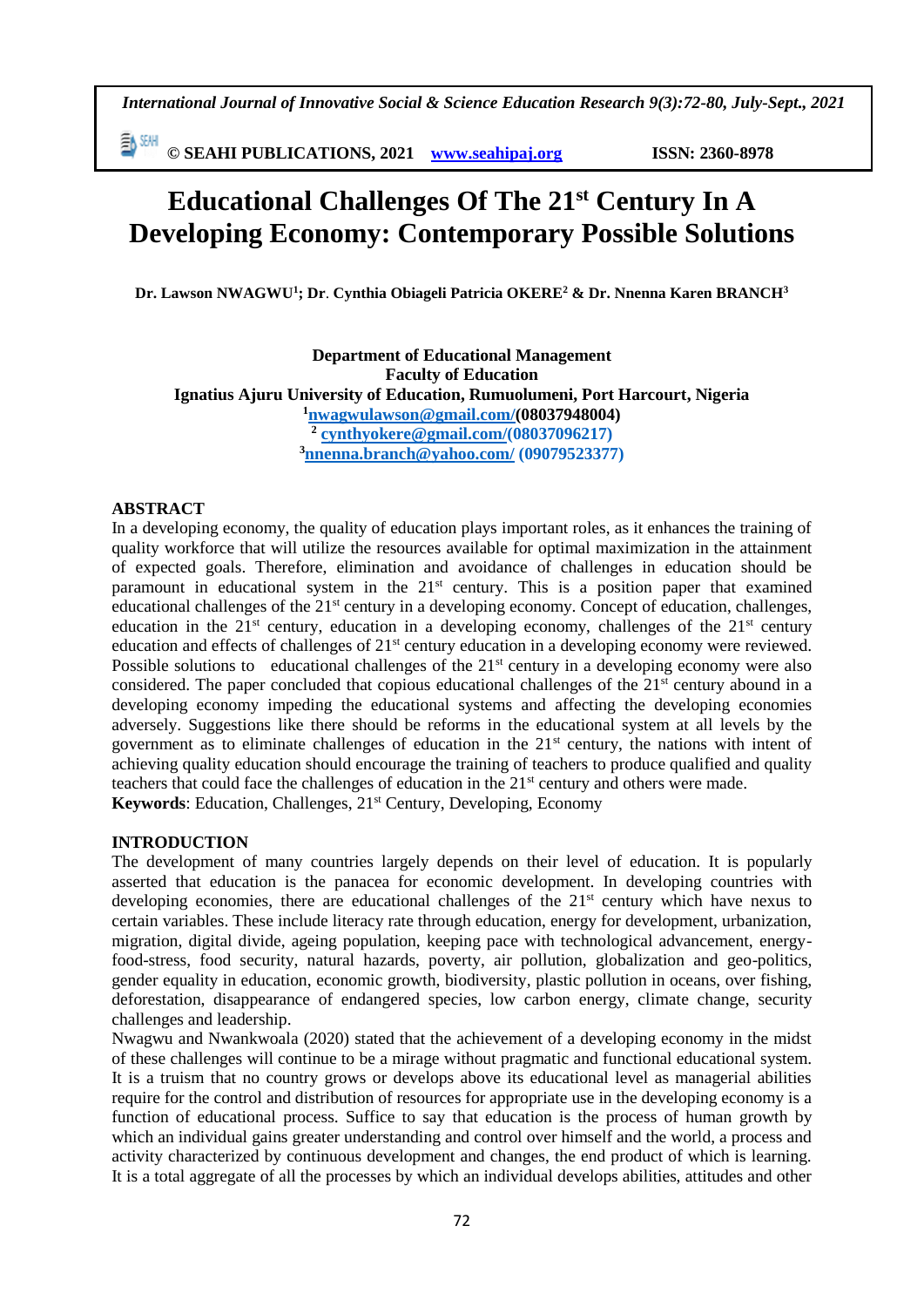forms of behaviours which are of positive value to the society (Illueme & Kpokpo, 2015). An investment in education pays the best interest. The importance of education to a developing economy cannot be overemphasized, in most parts of the world, education is regarded as a fundamental human right. Education is one of the basic criteria to measure the growth and development of the nation.

Sadly, the level, quality and standard of education in countries with developing economy have witnessed a geometric drop in the past two decades and such unfortunate tread has made citizens of these countries to migrate to other developed nations with developed economy in search of quality education. In a developing economy which is an economy that is not as advanced as the rest of the world. Birth rates, death rates, life expectancy, education, and a country's level of industry are all factors. A developing economy is one where people have lower standard of living and less developed industries than the other countries. However, it is all relative to the country's educational challenges especially in the 21<sup>st</sup> century. In recent time, developing economy is determined in part by the way it makes money which depends solely on its natural resources that necessitate the level of education system, hence challenges of  $21<sup>st</sup>$  century education affect the economy negatively.

A developing economy also called less developed economy or underdeveloped country is a nation with underdeveloped industrial base, and a low Human Development Index (HDI) relative to other countries (Undie, 2008). Due to challenges of  $21<sup>st</sup>$  century, developing economies once referred to as Lesser Developed Countries (LDCs), are characterized by a poor infrastructure, inferior growth rate, an imbalanced economy, and extremely low personal incomes. These economies lack necessary skills and resources to escape a heavy reliance on production from agriculture or mineral resources. The imbalance is a legacy of both external aggression and domination, but also of internal factors, poor natural endowments, inadequate human resources, political instability, and social inequality. Developing economies tend to be concentrated in Africa, Latin America, and the Middle East, and also in some states and clients of the former Soviet Union. In the 1990s, a new classification of emerging economies was coined to describe post-communist countries that face an arduous transition to a market economy.

Russia, Belarus, and Ukraine share endemic developmental obstacles with traditional developing economies since 1980, numerous nations such as India, Brazil, Estonia, South Korea, and Turkey dramatically improved their Gross Domestic Product (GDP) and became known as Newly Industrialized Countries (NICs). However, these NICs also feature imbalanced economies and are globally competitive only in selective sectors. Clusters of poverty within NICs and emerging economies in the former Soviet Union resemble poverty in developing economies. Information Communication and Technology (ICT) systems in a developing economy vis-à-vis the 21<sup>st</sup> century educational challenges would apply to clusters in all the developing economies as technological dualism is necessary in their education system. Conversely, within developing economies, cases of advanced ICTs resemble more prosperous nations (Agabi, 2002). In consideration of the above, the paper examines the educational challenges of 21st century in a developing economy.

### **Education**

The world "Education" is derived from the Latin words "educare" and "educere". Educare refers "to bring up" or "to nourish" whereas the word "educere" means "to bring forth" or "to draw out". Others believe that the word has been derived from another Latin word "educantum" which has two components. "E" implies a movement from inward to outward and "duco" refers to developing or progressing (Kalagbor, 2017). An analysis of these words reveals that education aims at providing a learner or a child a nourishing environment to bring out and develop the latent potentiality hidden inside him. Therefore, education is the process of facilitating learning, or the acquisition of knowledge, skills, values, morals, beliefs, and habits. Educational methods include teaching, training, storytelling, discussion and directed research (Chimombo, 2005). Education frequently takes place under the guidance of educators, however, learners can also educate themselves. Education can take place in formal or informal settings and any experience that has a formative effect on the way one thinks, feels, or acts may be considered educational. The methodology of teaching is called pedagogy. Nwagwu (2020) stated that education in the  $21<sup>st</sup>$  century has outgrown its twentieth-century meaning. It is time to move beyond measures of disparity by race, ethnicity, and gender to education beyond borders.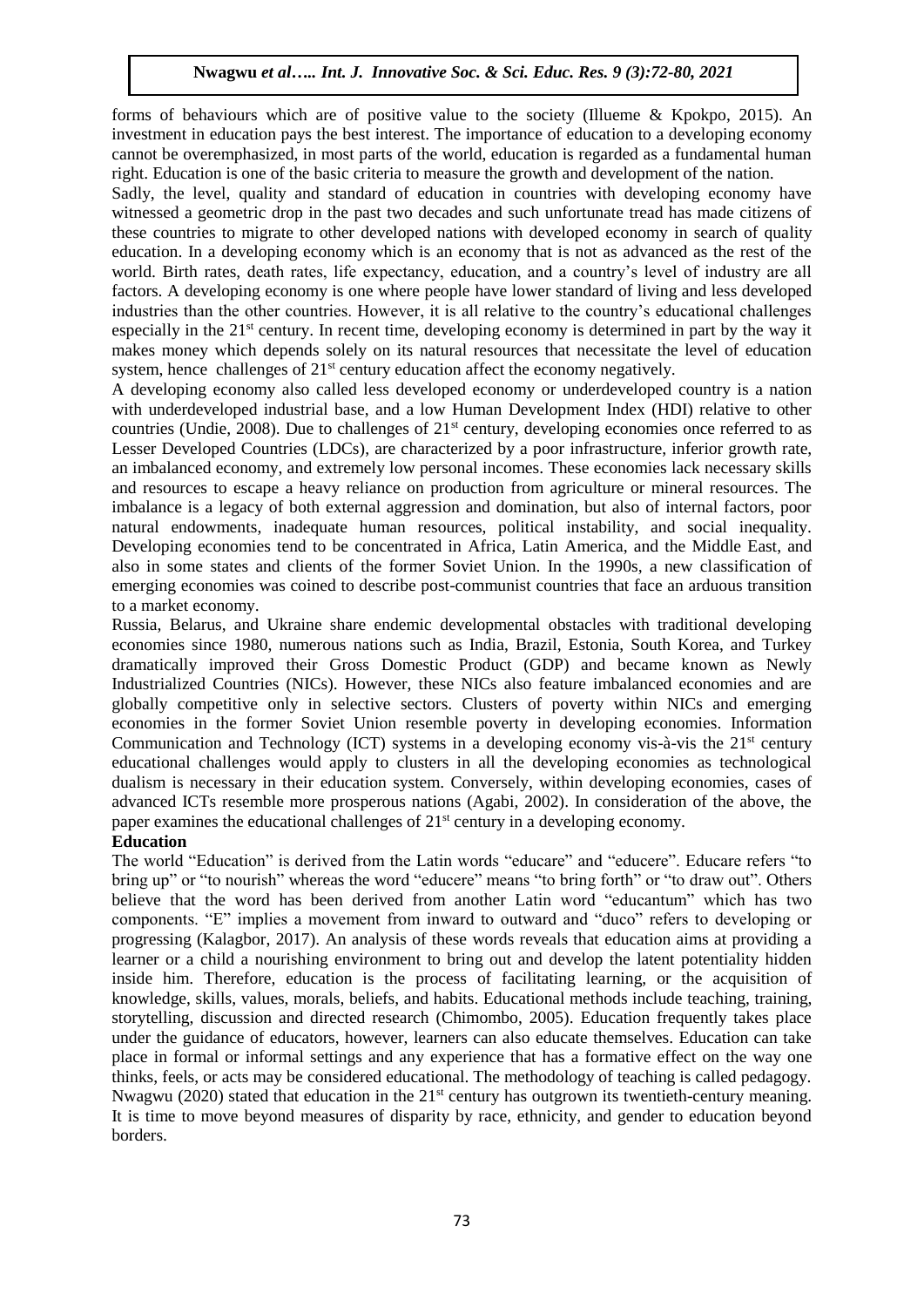## **Concept of Challenges**

A challenge literally means an invitation or a call to action. Challenges vary in scope and complexity. When you ask students to complete academic assignments or tasks, you are presenting them with classroom challenges, which can range from simple to complex (Ronald, 2018). When you invite students to engage with larger problems facing them, their school, the community, or beyond in ways that require them to push their learning beyond the walls of the classroom, you are presenting them with beyond-classroom challenges, which are invariably complex. Although, classroom and beyondclassroom challenges differ in several key ways, they share the same basic structure. Understanding the structure will enable people to identify the kind of challenges they are already use to, and prepare themselves to design ways and actions to implement in order to overcome the increasingly complex challenges.

There are four basic features that all challenges share, regardless of whether they are simple or complex. These include:

| <b>PROBLEM</b> | <b>PROCESS</b> | PRODUCT   CRITERIA |  |
|----------------|----------------|--------------------|--|
| $\mathbf{r}$   |                |                    |  |

Figure 1.1. The Basic Structure of a Challenge

Source: Adapted from "Building Structures' Problem-Solving Skills Through Complex Challenges". As cited in Ronald, (2018). Harvard Business Review, 8(5), 156-177.

The **problem** is the task question, or issue students will address or solve.

The **process** is the approach, method or procedure students will use to solve the problem or complete the task.

The **produc**t is the solution, outcome, or demonstration of solving the problem.

The **criteria** are the guidelines, rules, and standards for evaluating success.

### **Education in the 21st Century**

The 21<sup>st</sup> century education is about giving students the skills they need to succeed in the new world, and helping them to grow the confidence to practice those skills with so much information readily available to them. The 21<sup>st</sup> century skills focus more on making sense of that information, sharing and using it in smart ways. The coalition P21 (Partnership for 21<sup>st</sup> Century Learning) has identified four skills:

**Creativity** Critical thinking Communication Collaboration

These four themes are not to be understood as units or even subjects, but as themes that should be overlaid across all curriculum mapping and strategic planning. They should be part of every lesson in the same way as literacy and numeracy. Nwagwu (2020) asserted that creativity is about thinking through information in new ways, making new connections and coming up with innovative solutions to problems. Critical thinking is about analysing information and critiquing claims. Communication is all about understanding things well enough to share them clearly with other people. Collaboration is about teamwork and the collective genius of a group that is more than the sum of its parts. There are other skills that are important, which fall within these four areas.

Entrepreneurship can be considered a skill of its own. Inquiry and problem solving are key. Emotional intelligence is one of the most important keys to successful work and relationships. A  $21<sup>st</sup>$  century education needs to be all about empowering students with transferable skills that will hold to a rapidly changing world, not prescribed content that has been chosen for its past relevance (Nwagwu, 2020). While digital integration is also fundamental to a thorough  $21^{st}$  century education, it is not enough to simply add technology to existing teaching methods. Technology must be used strategically to benefit students. Students are increasingly advanced users of technology even as they enter school for the first time, so this can often mean being open to the possibilities presented rather than attempting to teach and prescribe the use of certain programs. Many a time, classroom technology class has baffled children by attempting to teach them about programs, websites and hardware that are no longer relevant or that they understand far better than the teacher does (Frederick, 2003). The  $21<sup>st</sup>$  century teachers need to serve as a guide or mentor for their students, not as the all-knowing sage providing them with all the information. With so much access to resources of all kinds, children are invariably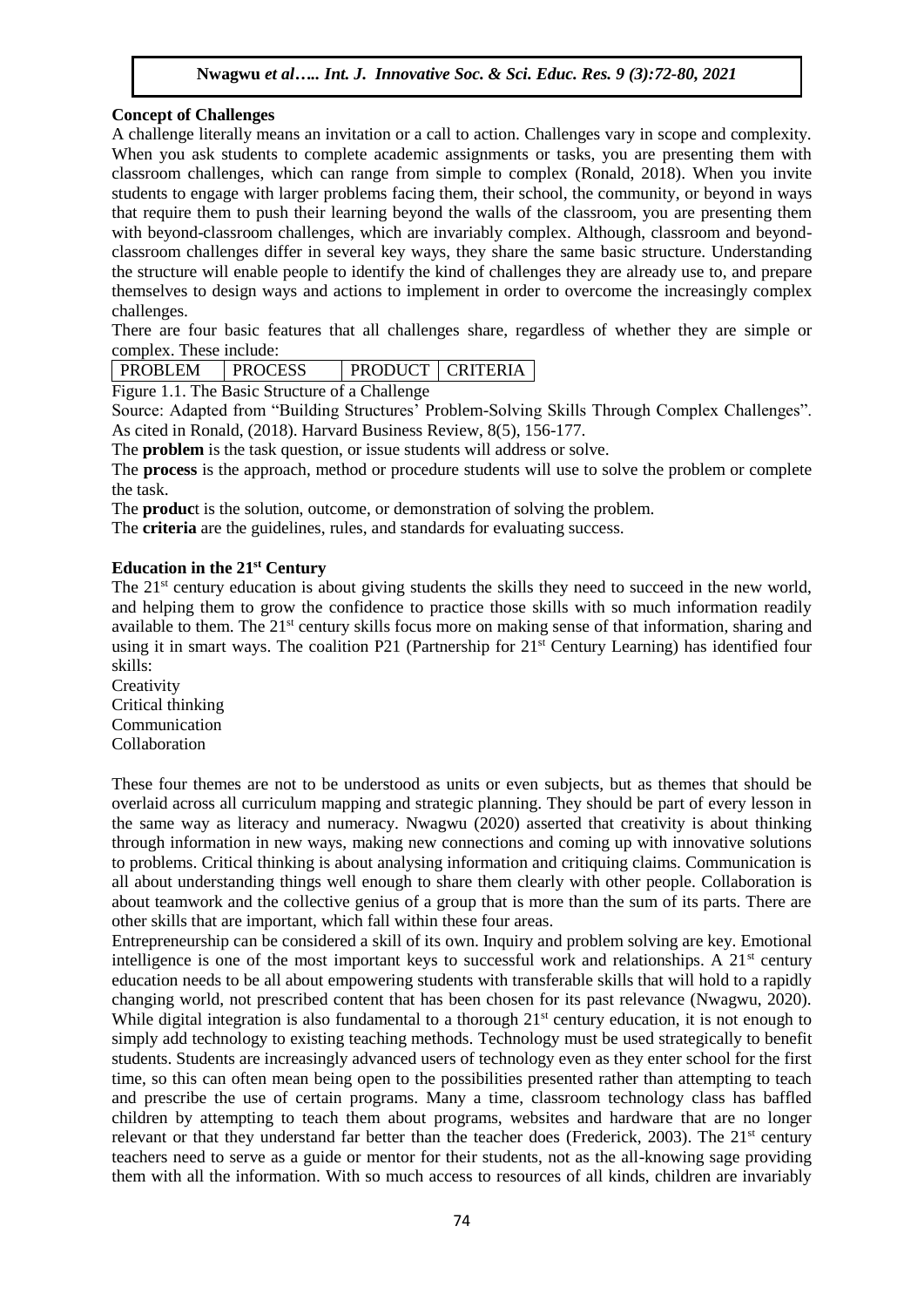going to know more than teachers on different topics, and be a step ahead of the technology in use. Teachers need to be empowered as facilitators and motivators for learning, so that they can empower their students in turn (Nwankwoala, 2013).

## **Education in a Developing Economy**

The principal institutional mechanism for developing human skills and knowledge is the formal educational system. Most Third World nations have been led to believe or have wanted to believe that the rapid quantitative expansion of educational opportunities is the key to national development. The more education, the more rapid the development. All countries have committed themselves therefore, to the goal of universal education in the shortest possible time. The quest has become a politically sensitive, but often economically costly, sacred cow, until recently, few politician statemen, economists, or educational planners inside or outside of the Third World would have dared publicly to challenge the cult of formal education (Jere & Nancy, 2008).

The educational systems of Third World nations strongly influence and are influenced by the whole nature, magnitude, and character of their development process. The role of formal education is not limited to imparting the knowledge and skills that enable individuals to function as economic change agents in their societies. Theodore (2006) stated that formal education also imparts values, ideas, attitudes, and aspirations, which may or may not be in the nation's best developmental interest. Education absorbs the greatest share of Less Developed Countries (LDCs) recurrent government expenditure, occupies the time and activities of the greatest numbers of adults and children, and development aspirations.

## **Challenges of 21st Century Education**

Few would argue that the state of education system has plenty of room for improvement. However, developing a plan to take education in the right direction is easier said than done. The first challenge lies in identifying underlying problems keeping students from learning today. The challenge, in part is due to the fact that the problems may change considerably depending on who is labelling them, whether it is students, parents, educators or lawmakers (Brown, 2008). Consider the list of challenges currently facing education in developing economy in the  $21<sup>st</sup>$  century based on the perspective of education today which include the following:

### **Classroom Size**

Many areas of the country are facing classrooms that are literally busting out at the seams. It is obvious that when money gets tight classroom numbers are often impacted. Yet, most teachers agree that they cannot effectively teach every student in a classroom, if the class size exceeds about 30.

### **Poverty**

Indeed, most children live at or below poverty level, students living at or below poverty level tend to have the highest dropout rates. Studies show that students who do not get enough food or sleep are less likely to perform at their full academic potential. Schools know these truths first-hand, and despite efforts to provide students with basic essentials, teachers, administrators and lawmakers know there is simply not enough to go around (Nwankwoala, 2013).

#### **Technology**

In recent time, some students are more technologically advanced than many teachers, putting instructors at a decided disadvantage in the classroom. However, a student's love of technology also tends to distract him from his schoolwork, today, when teachers don't have the techno-savvy to compete with those devices, by bring education and technology together, it can be difficult to keep students interest and attention to properly teach new concepts. Technology needs to come into the classroom to keep with the learning demands of the  $21<sup>st</sup>$  century. Schools that are already cashstrapped may find an unsurmountable challenge in coming up with the funding to bring computers and other forms of technology into their classes.

### **Bullying**

Bullying is not a new problem but it is a challenge that has a profound impact on the learning aptitude of many students today. Technology has given bullies even more avenues to torment their victims through social networking, texting and other virtual interactions. Cyber bullying has become a major issue for schools as evidenced by the number of suicides that can be directly traced to bullying events.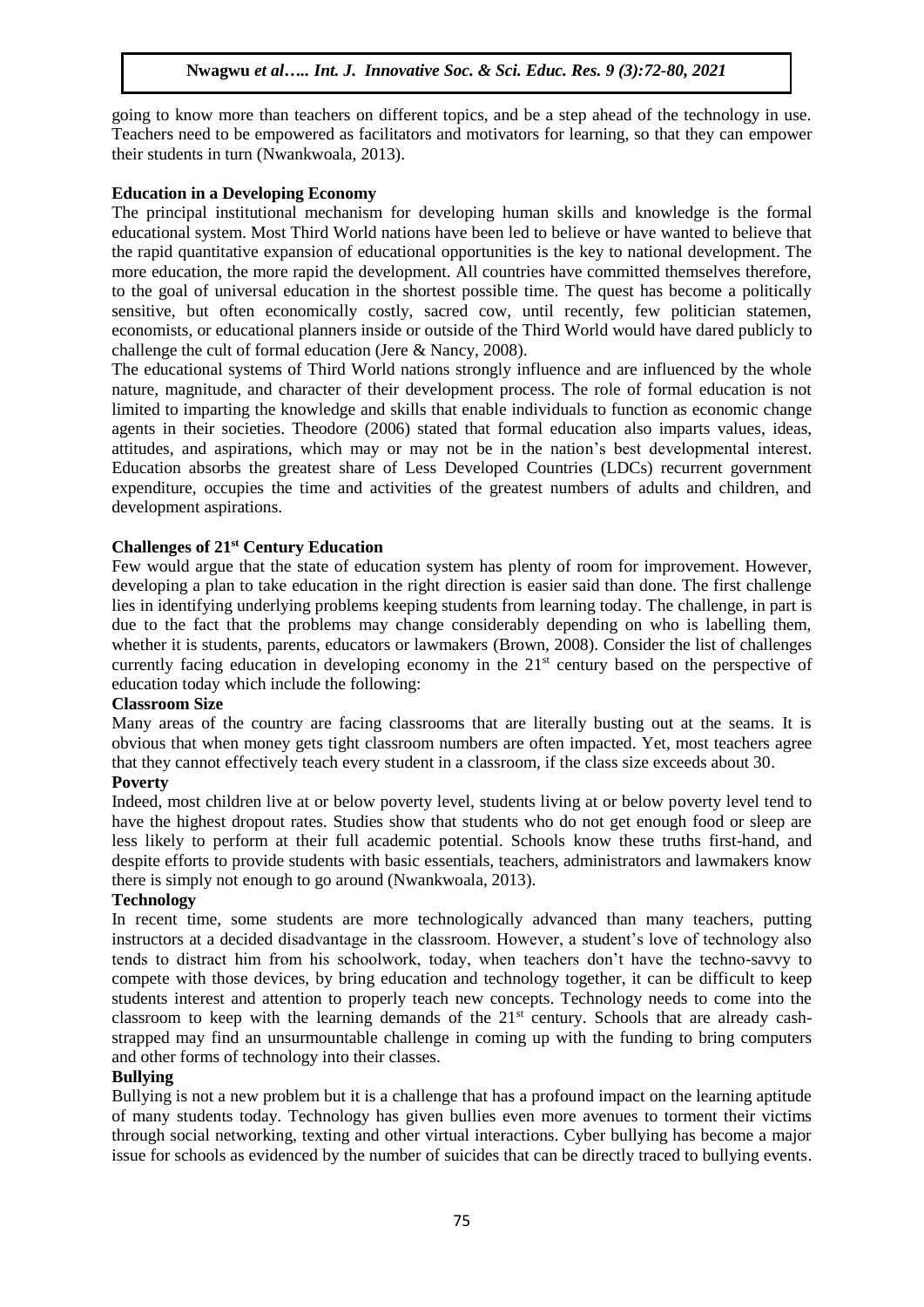The fact that laws are still fuzzy regarding cyber bullying add to the challenge since parents, teachers and administrators are unsure of how to legally handle such issues (Nwagwu, 2018).

## **Student Attitudes and Behaviours**

Many teachers also cite student's attitudes, such as apathy and disrespect for teachers, as a major challenge facing school in the 21<sup>st</sup> century. A poll from National Centre for Education Statistics cited that problems like apathy, tardiness, disrespect and absenteeism posed significant challenges for teachers. These issues were seen more frequently at the secondary school level, rather than the primary level.

## **No Child Left Behind**

Many students, parents and teachers see no child left behind as a detriment to the public education environment today. The focus in education on both the national and state level continues to be on the testing process. Student test scores are now being used by a number of states as a way to evaluate teacher performance, putting even more pressure on faculty in schools to teach to the tests. Amadi (2013) reviewed that many teachers believe they are forced to teach to the annual standardized tests, and activities like recess and lunch have been cut way down to make more time for academics in light of the new testing procedures.

### **Parent Involvement**

Often teachers find there is no happy medium when it comes to parental involvement, according to National Education Authority (NEA) some parents won't be seen for the entire school year, no matter what sort of issues might arise. Others never seem to go away, hovering over the child and teacher and interfering with the education process. There are ways parents can become involved and support their child's education at the same time, but teachers don't always get that level from parents (Okere, 2019).

## **Funding**

Budget cuts have created huge problems for education in recent years. Less funding means smaller staff, fewer resources and a lower number of services for students. While some argue that throwing more money at the education problems won't make them go away, others assert that lack of funding caused many of the problems in the first place. There are many challenges in education, but identifying those issues is half the battle. With a laundry list of problems to face, now is the time for educators, parents and lawmakers to come together and begin to find solutions for the benefit of everyone (Uwakwe, 2020).

### **Effect of the Challenges of 21st Century Education in a Developing Economy**

In many ways, today's system is better than the traditional one. Technology is the biggest change and the greatest advantage at the same time. Various devices, such as computers, projectors, tablets and smartphones, make the process of learning simpler and more fun. The internet gives both students and teachers access to limitless knowledge. However, this is not the perfect educational system as these challenges of  $21<sup>st</sup>$  century have affected education in the following ways:

- 1. The Individual Needs of Low-Achievers Are Not Being Addressed: Personalized learning is the most popular trend in education. The educators are doing their best to identify the learning style of each student and provide training that corresponds to their needs. However, many students are at risk of falling behind especially children who are learning Mathematics and reading.
- 2. Teachers Entertain When They Are Expected To Teach: Today's generation of students love technology, so the teachers started using technology just to keep them engaged. That imposes a serious effect. Education is becoming an entertainment rather than a learning process.
- 3. Not Having Enough Time For Volunteering And Internship: The students are overwhelmed with projects and assignments. There is absolutely no space for internship and volunteering in college (Ololube, 2018).
- 4. The Parents Are Too Involved: Due to the fact that technology became part of the early educational process, it's necessary for the parents to observe the way their children use the internet at home. They have to help the students to complete assignments involving technology. What about those parents who do not have enough time for that? What if they have time, but want to use it in a different way?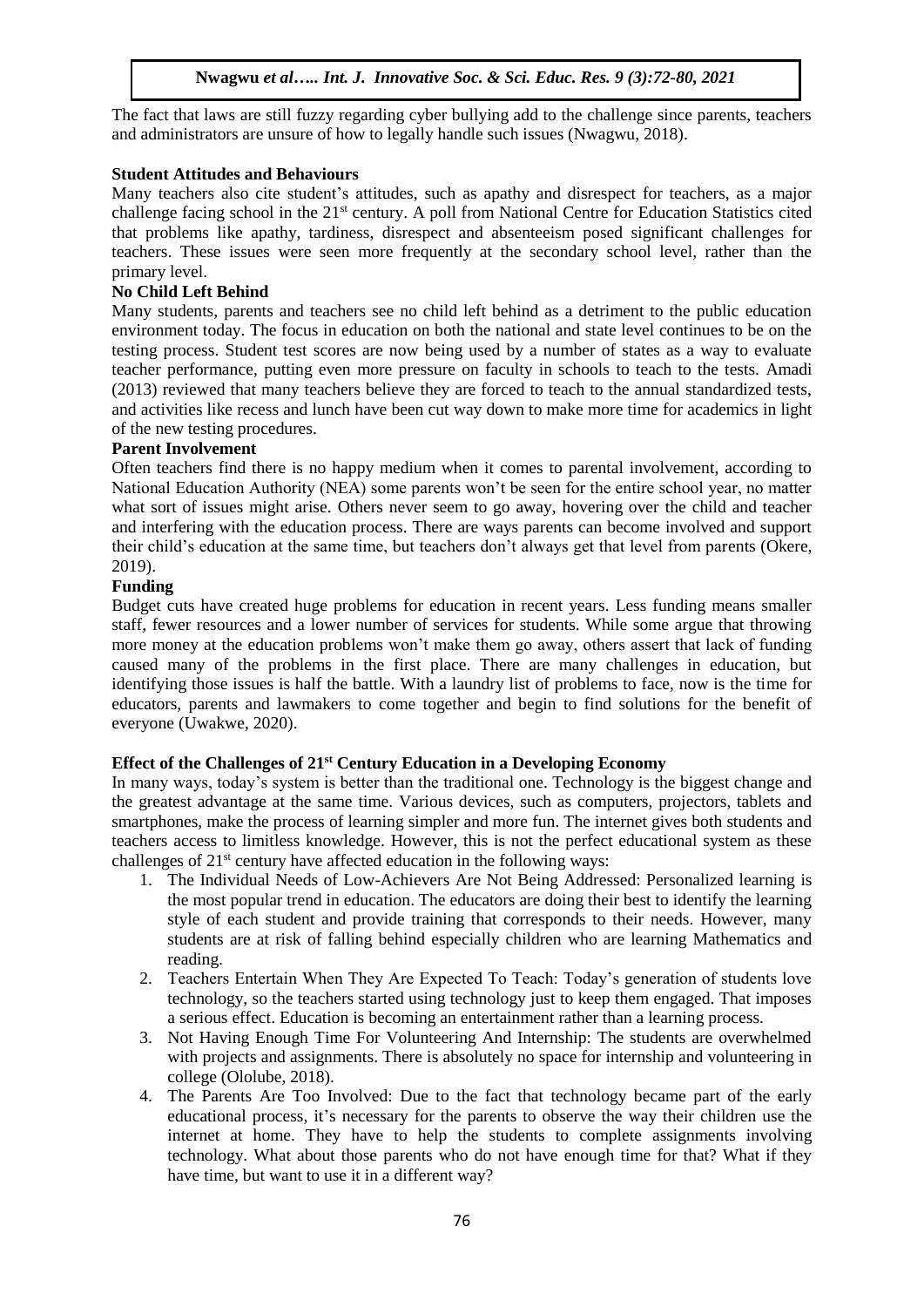- 5. Teachers Cannot Meet The Standards Of The New Educational System: Most teachers cannot use technology as some of them are near the end of their teaching careers and they have never used tablets in the teaching process before.
- 6. Graduates Are Not Ready For What Follow: A third of the employers are not happy with the performance of recent graduates. That means the system is not preparing them well for the challenges that follow.

## **Educational Challenges of 21st Century in a Developing Economy**

Education has become a space consideration for the modern economy and the backbone for the prosperity of every nation, however, challenges abound in education in  $21<sup>st</sup>$  century especially in a developing economy. There is a huge push on a global scale to improve the quality of education that the state provides to its citizens. The best performing education systems have shown that the quality of teachers and improving the social status of teachers are prerequisites for improving the quality of education received by citizens of a country (Nwagwu, 2018).

Lambert (2015) stated that the teachers' responses reflect the various challenges they faced in their classrooms. These challenges in a developing economy are inevitable as  $21<sup>st</sup>$  century learning requires radical changes in almost every aspect of teaching and learning. Today, one of the most important goals of education is to provide students with the ability to use the knowledge and skills they have acquired at school in their daily lives and apply them in the situations they are unfamiliar with. In this way, the knowledge and skills acquired by the students are transferred from the theoretical context to real life, and it makes it easier for students to internalize these skills.

There has been paradigm shift in the education system, where education is one of the most significant challenges in the whole world. The strength of a nation is based on the quality of its education. Therefore, preparations need to be made to face the future, because in the future there will be intense and competitive competition.

Okere (2019) stated that  $21^{st}$  century is marked by the development and improvement of technology, encouraging the creation of quality human resources. Problem-solving, critical thinking, creative thinking, communication collaboration with others, adaptable, and entrepreneurship are skills that students need to work in the  $21<sup>st</sup>$  century in a developing economy.

## **Possible Solutions to Educational Challenges of 21st Century in a Developing Economy**

The education industry today is faced with many challenges, in order to improve the education system, the performance and development of the education industry, major improvement must be made in the sector. This article discusses the major components that need to be worked upon to create an effective improvement strategy (Kalagbor, 2017). There are several strategies that educational institutions and industry players can employ to deal with these challenges, which include:

- A. **Better Standards**: The policies and programmes in the education structure should be developed to aim higher achievement standards and goals. Standards are formal documents that establish uniform education criteria, methods, processes, and practices developed through an accredited consensus process. Standards should be developed based on guiding principles of openness, balance, consensus, and due process and should be duly established in order to meet technical, safety, regulatory, societal, and market needs, and should also be catalyst for technological innovation and global market competition. The adoption of standards will benefit both students and their faculty mentors as they face various challenges and will help the students understand and assess what they are aiming at and where they are heading (Jere & Nancy, 2008). Education as a sector has a diverse range of potential standard requirements inclusive, and some areas where development of standards will be helpful are, managing student records, managing research proposals and outputs using classroom interaction technology, supporting distance and flexible learning online, providing authentication and authorization services for managing access to digital resources, detecting plagiarism and using digital assessments.
- B. **More Accountability**: The institutions, the educators, the managements are the people who provide instructions, curriculum and demonstration to the students and thus pave way for results. There should be an accountability strategy under which the institutions showing remarkable results should be rewarded and those with poorer results should be penalized. In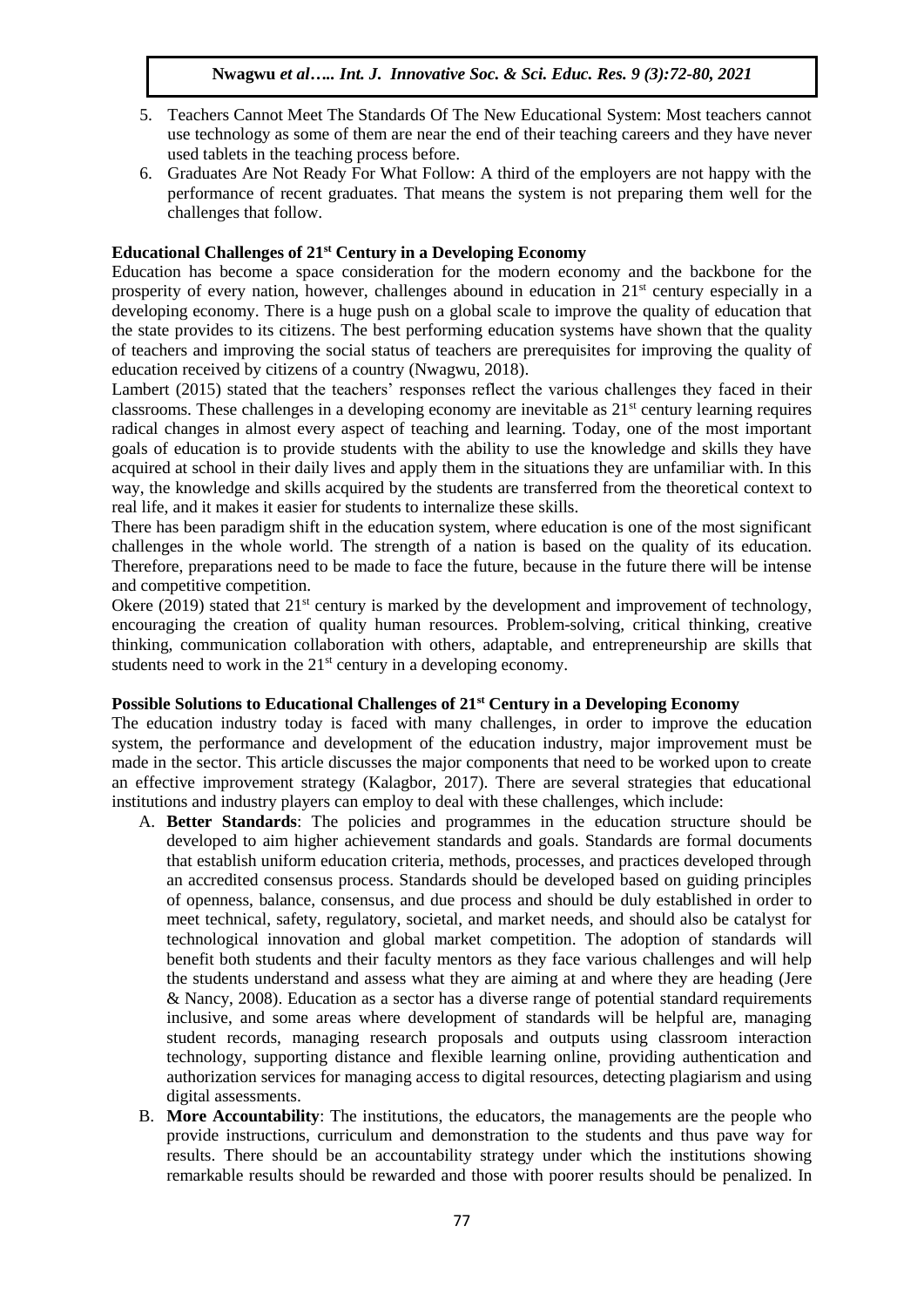short, creating accountability in public or private education is extraordinarily complex. No single policy maker or provider is responsible for failing students; rather, a complex web of policy makers and providers is responsible. Some potential ways to strengthen accountability are to strengthen the client's voice, improve management, provide better information to clients, clarify roles and responsibilities, and increase incentives and consequences (Maduewesi, 2001).

- C. **Adapt to New Technologies**: Education institutions must adapt to new technologies if they want to remain competitive. Technology has become an integral part of most students' learning experiences and educational institutions must offer the newest technologies. Some benefits of using information technology in education are; it induces scientific, economic, technological, information and multicultural literacy and global awareness, promotes inventive thinking, develops effective communication, induces personal, social, and civic responsibility, and eventually leads to high productivity. It also gives students a sense of using real-world tools with effective, relevant and high quality results. Students will be drawn to those companies or institutions that can keep up with changes in technology. The use of updated technology and equipment will improve the learning experience and will also increase productivity (Wosowei, 2014).
- D. **Curriculum Revision:** There is a need to continuously revise the curriculum for instructional programme in an effort to meet society's demands for changing the  $21<sup>st</sup>$  century workforce. Determining what those needs are, how to address them, and how to revise the established curriculum is a challenging and critical task. This demand for change to meet the needs of the 21<sup>st</sup> century educational programmes is challenging even for the best educational leaders because society's values and needs change over time (Branch, 2018). The world has turned into a global village where new ideas and information are pouring in a constant stream. It is, therefore, imperative to update our curricula by introducing the recent developments in the relevant field of knowledge. However, the curriculum should be revised on regular basis to keep the students updated with the current affairs. Sticking to the conventional curriculum will not provide hybrid results.
- E. **Periodic Assessment**: Periodic Assessment Record of students in academics and nonacademics should be maintained and periodic reports should be communicated to the parents. This will help the students, teachers, parents, and the public have access to real information. This will create transparency in the working system and will produce better results.
- F. **Develop Personalized Learning**: Educational institutions can develop personalized learning to overcome the challenges presented by standardized learning. Technology has made available a huge number of educational opportunities and it has become feasible to develop training courses customized individual needs and for individuals of any age. Online courses provide students to have more options for choosing an educational service provider that meets their needs, abilities, finances, and personal preferences. Agabi (2002) asserted that educational institutions that want to remain competitive must accommodate the need for flexibility by offering programmes that focus more on certification and skill attainment. Education institutions and governments can work together to promote personalized learning by making it a priority for both students and teachers. Educators can gather data to help them support learning that is flexible and meets the needs of the individuals. Teachers must be provided with the tools they need to help all students succeed.

### **CONCLUSION**

The numerous challenges of the 21st century education have serious adverse effect in a developing economy as education is the bedrock of development in every nation, hence the ability and skills the human resources need are functions of the education system. It there means that quality education devoid of challenges is paramount to make the workforce readily available in a developing economy. Therefore, the paper concludes that challenges abound in the 21st century education having negative effect in a developing economy like that of Nigeria.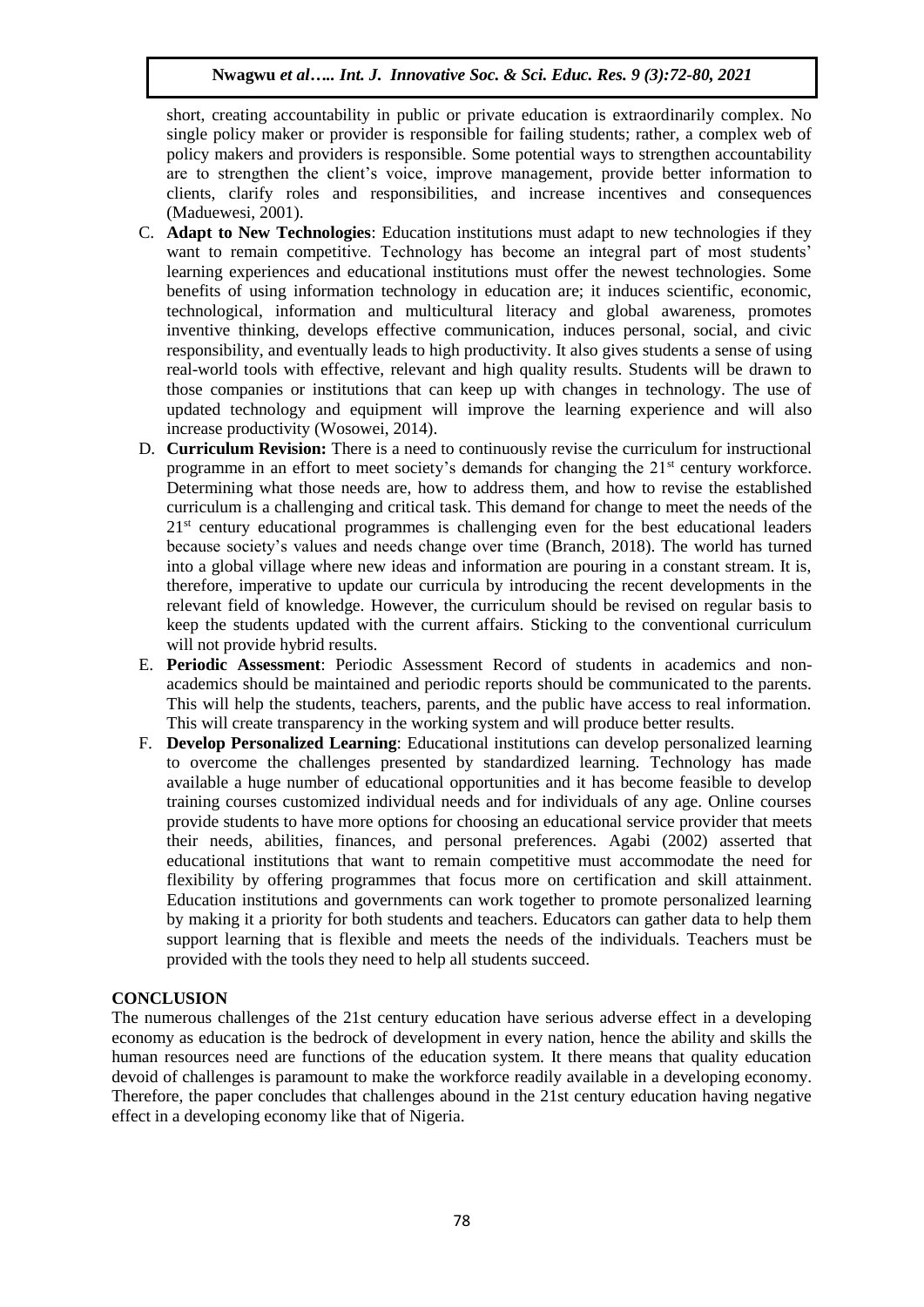#### **SUGGESTIONS**

## **The paper suggests the following:**

- 1. There should be reforms in the education system at all levels by the government as to eliminate challenges of education in the 21st century.
- 2. The nations with intent of achieving quality education should encourage the training of teachers to produce qualified and quality teachers that could face the challenges of education in the 21st century.
- 3. Government should ensure the provision of significant, adequate, and sufficient fund to take care of the education system based on global standard.
- 4. Education should be prioritized in developing economy as the supports for education should not be left in the hands of government alone.
- 5. Government and private individuals should consider the welfare of those that engage in education sacrosanct, hence an investment in knowledge pays the best interest.
- 6. Accountability in education is relevant and should be considered seriously to curb corruption which is one of the major challenges of education in the 21st century in developing economy.
- 7. Efforts should be made by both governments and organizations to encourage those in education system to adapt to new technologies that could make teaching and learning catchy as to eschew certain challenges.
- 8. Education is a business, therefore, private and public partnership should be encouraged to achieve expected goals.

#### **REFERENCES**

- Agabi, G. O. (2002). *Economics of public education*. Port Harcourt: ICES.
- Amadi, F. N. C. (2013). Challenges of early childhood care education in sustaining girl-child development in Nigeria*. Mediterranean Journal of Social Sciences, 4(*5), 151-156.
- Branch, N. K. (2018). The role of decision-making in management of change in educational institutions. In N. P. Ololube (Eds.), *Encyclopaedia of international leadership and policy management* (pp. 630-653). Pearl Publishers.
- Brown, T. (2008). Challenging globalization as discourse and phenomenon. *International Journal of Lifelong Education, 18*(1), 3-17.
- Chimombo, J. (2005). Issue in basic education in developing countries: An exploration of policy options for improved delivery. *Journal of International Cooperation in Education, 8*(2005), 129-152.
- Frederick, H. H. (2003). *Human resources as the wealth of the nations.* New York: Oxford University Press.
- Illueme, L. N., & Kpokpo, L. (2015). Education and national development in Nigeria. *Journal of Social Sciences, 13(*1), 100-111.
- Jere, B. & Nancy, B. (2008). The quality of schooling: Quantity alone is misleading. *American Economic Review, 73*(4), 928-946.
- Kalagbor, L. D. (2017). *Educational administration: Principles and practices in schools*. Port Harcourt: Standout Publishers.
- Lambert, G. (2015). *Classroom evaluation in delivery in developing countries: Nature, principles and challenges.* Lexis Forte.
- Maduewesi, E. J. (2001). Funding of early childhood education. In E. Maduewesi (Ed). *Financing of Education in Nigeria*. Ibadan: The Nigerian Academy of Education.
- Nwankwoala, H. N. L. (2013). The role of school administrators and teachers in the provision of peace education for national development. In L. A. Adesanya (Ed.). *Peace Education for Social Reconstruction. Nigeria*: Franco-Ola Printers.
- Nwagwu, L. (2018). Leadership challenges in the administration of secondary schools in Rivers State: The way forward. *Brain International Journal, 1*(1), 44-61.
- Nwagwu, L. &Nwankwoala, H. N. L. (2020). Teacher education for effective leadership in secondary schools in Nigeria: The need to meet global demand. *Journal of Education and Society, 10*(1), 144-160.
- Nwagwu, L. (2020). Motivation as a tool for effective leadership in secondary schools in Rivers State. *International Journal of Scientific Research in Education, 13*(2), 340-353.